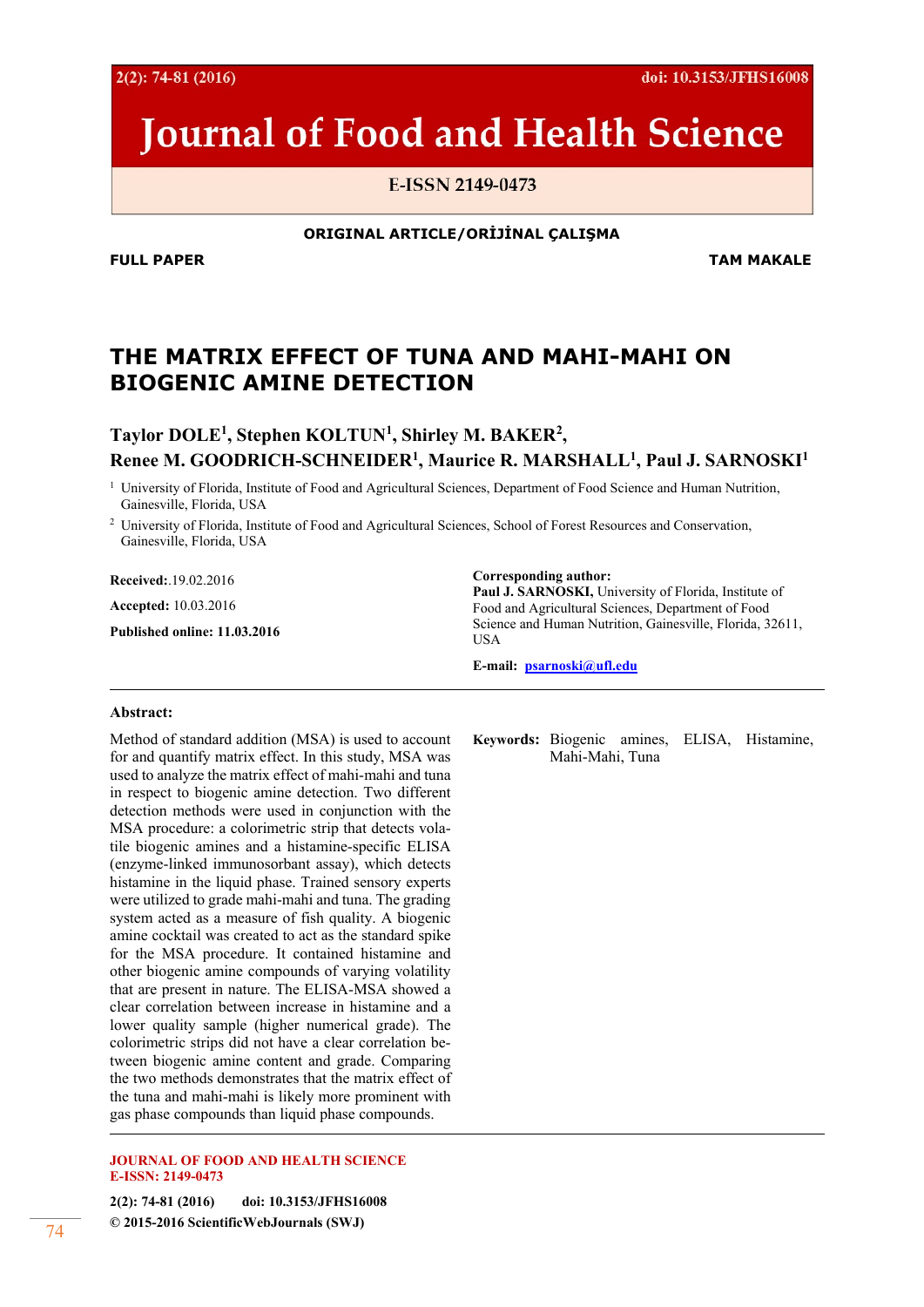## **Introduction**

Histamine and other biogenic amines are found in food products and can have toxicological implications. These compounds are known to affect various biological systems including the respiratory, gastrointestinal, cardiovascular, hematological, and immunological systems (Prester, 2011). Other biogenic amines of toxicological interest include tyramine and cadaverine. These compounds compete with histamine for oxidation by histamine metabolizing enzymes, thus increasing the toxicity of histamine itself (Halász, 1994). Histamine is a major food safety concern as the compound is heat-stable and thus not affected by any cooking process (Ahmed, 1991). The primary illness associated with the presence of histamine in fish is scombroid poisoning.

Scombroid poisoning has a number of symptoms ranging from nausea, vomiting, GI distress, and many signs of an anaphylactic attack like swelling and itching. Although rare, these symptoms can be severe enough to result in death. The symptoms appear quickly, normally within an hour of consuming the spoiled fish (CDC, 2013). Scombroid poisoning was initially associated with *Scombroidae* fish (including tuna and mackerel) but other vectors have been identified outside of this classification including mahi-mahi. Tuna and mahimahi are the two most implicated causes of scombroid poisoning in the US (CDC, 2013).

The principle seafood product attributed to scombroid poisoning is spoiled fish, mainly tuna species that naturally contain high levels of histidine (a precursor of histamine). The conversion of this amino acid to the toxic biogenic amines is carried out by certain bacterial species including *Morganella morganii*, *Klebsiella pneumonia*, *Hafnia alvei*, *Pseudomonas putrefaciens*, and *Clostridium perfringens* that contain the histidine decarboxylase enzyme (Ashie, 1996; Hidalgo and others, 2013). Moderate temperature and low pH favor the formation of histamine (Hidalgo and others, 2013). Histamine does not exist in even distribution within the fish muscle. Instead, it is found in highest concentration in areas around the dorsal and interior muscles (Yamanaka, 1982).

Imported fish (particularly mahi-mahi) have been the source of many scombroid poisoning outbreaks in the United States. The higher ambient water temperature of the tropics and poor handling conditions likely contribute to the formation of histamine (Ahmed, 1991). This helps to explain how non-scombroid species can be vectors for histamine poisoning.

A matrix effect occurs when the components of the sample other than the analyte interfere with the determination of the target analyte's concentration. To account for the matrix effect and produce an accurate quantification of the analyte, the method of standard additions (MSA) is often used. This method consists of measuring the analyte within the sample before and after the addition of known amounts of analyte standard (or "spikes") are added. The responses of the spiked and unspiked samples are plotted and regressions are used to determine the analyte concentration in the original sample (Saxberg, 1979). The FDA often recommends this method for measuring furan content in food samples (Altaki, 2007). However, MSA has mostly been used for liquid samples or liquid extracts. The MSA method should be able to be used for gas phase detection methods, given that gas phase quantitation has been extensively studied. Pinho and others (2002) have shown how volatile measurement of solid-liquid matrices can be done using solid-phase microextraction (SPME) to measure volatile free fatty acids in cheeses.

The aim of this study was to determine the concentration of biogenic amines in tuna and mahimahi using a MSA procedure via volatile measurement of biogenic amines and histamine. The hypothesis was that the MSA procedure would allow for the determination of matrix effect of the fish tissue along with the quantification of biogenic amines and histamine in both mahi-mahi and tuna samples.

### **Materials and Methods**

#### **Samples and Sensory Grading System**

Frozen mahi-mahi (*Coryphaena hippurus*) and yellowfin tuna (*Thunnus albacares*) filets were obtained from waters in the South Pacific near Indonesia, and were evaluated by up to five FDA and National Marine Fisheries Service (NMFS) sensory experts during a grading session according to the standard sensory grading system of the FDA ORA Laboratory Manual (FDA, 2013). The fish filets were received from the FDA/NMFS frozen, individually vacuum packed, and shipped overnight on dry ice. Each filet had been evaluated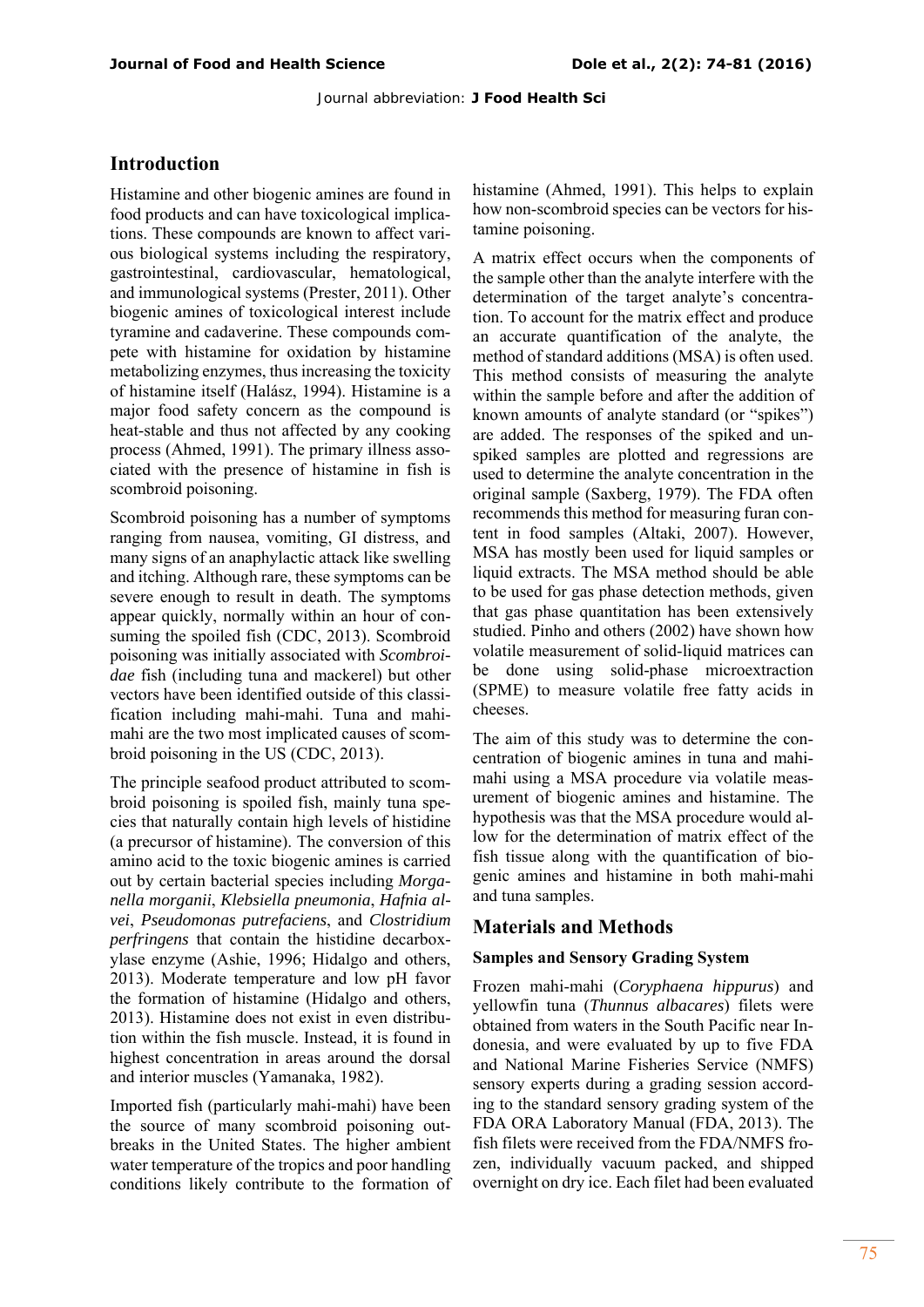by sensory experts and graded on a 1 through 7 scale, representing the quality of the fish. This grading system is based on olfaction. Each filet was rated on a 100-point scale and ranked into one of seven grades. The cutoff between a pass and fail sample is a score of 50, with all scores above 50 being a "pass" (grades 1-4) and all scores below 50 being a "fail" (grades 5-7). The same grading scale was used in the work of Pivarnik et al. (2001).

#### **Storage and Preparation of Fish Samples**

Upon arrival, the fish filets were stored at -20˚C. For each grade of fish, seven samples were defrosted overnight at room temperature  $(\sim 20^{\circ}C)$ . The defrosted filets were cut into smaller pieces by hand, and then homogenized twice using a blender (Total Blend Classic WildSide, Blendtec, Orem, UT). In order to assure uniformity of sample, food grade dye was added to the sample to confirm visually that the sample was homogenized adequately. The individual homogenized filets were combined and homogenized again to form a single batch (a "composite" sample) of pureed fish of one grade. Six 50 g samples of the homogenized fish of each grade were used for the method of standard addition experiment. The samples were placed in sealed mason jars allowing for headspace accumulation.

### **Preparation of Bromophenol Blue (BPB) Strips**

A solution was prepared by dissolving 1% bromophenol blue (BPB) (Acros Organics, Geel, Belgium) in 70% aqueous ethanol (Fischer Scientific, Pittsburgh, PA). One-inch squares of filter paper were soaked in this solution for one minute before being allowed to dry for an hour. These strips were used to measure the volatile amine content of the fish samples.

### **Colorimetric Evaluation – BPB Strips**

The sample exposed BPB indicator strips were measured using a colorimeter (Chroma Meter CR-400/410, Konica Minolta, Tokyo, Japan) on the L\*a\*b\* scale. Unexposed indicator strips were also measured using the colorimeter as the control to the exposed strips. The difference in b\* value between the unexposed (control) and exposed strips was calculated. Using the biogenic amine standard curve (Figure 1), the ppm of volatile biogenic amines in the samples were detected and calculated.

#### **Biogenic Amine Standard Curve – BPB Strips**

A biogenic amine standard curve was created using the biogenic amine standard cocktail (histamine, cadaverine, tyramine, dimethylamine, trimethylamine) of four different concentrations (0, 10, 15, 20 and 50 ppm) in Milli-Q water (EMD Millipore Synergy Ultrapure Water Systems, Darmstadt, Germany). The BPB strips were exposed to the solutions for 60 minutes in a sealed jar. The b\* value difference between the unexposed BPB indicator strips and the exposed BPB strips was calculated to produce a standard curve to confirm that the response of the aqueous biogenic amine solutions increased with concentration (Figure 1).

# **BPB Method of Standard Addition (MSA) Procedure**

A biogenic amine standard cocktail was made with equal concentrations of histamine (Sigma-Aldrich, St Louis, MO), cadaverine (Fluka, Switzerland), tyramine (Acros Organics, Geel, Belgium), dimethylamine (Acros Organics, Geel, Belgium), and

trimethylamine (Acros Organics, Geel, Belgium). Three different concentrations of this cocktail were used: 10 ppm, 20 ppm, and 50 ppm. The cocktail was created and diluted with Milli-Q water. Duplicate samples were run for each concentration of standard cocktail. The spike cocktail was mixed with the sample fish in a 1:1 ratio (50 g fish to 50 mL spike solution). The unspiked sample (initial reading) was 50 g of homogenized fish diluted with 50 mLs of Milli-Q water. Next, the BPB indicator strips were added to the jars. The samples were heated in 45˚C water bath (Isotemp 220, Fischer Scientific, Pittsburgh, PA) for 60 minutes. The calculated b\* value was graphed against the ppm of standard cocktail spike for each grade. A standard addition plot was used to determine the concentration of biogenic amines in each unspiked sample by extrapolation of the equation of the line to the x-axis.

### **Histamine ELISA Method of Standard Addition (MSA) Procedure**

The AOAC (No. 070703) validated Neogen Veratox ® test kit (Neogen Corp, Lansing, MI) is a histamine-specific ELISA test that was utilized in this study. In accordance with the kit instructions, 10 g samples of tuna or mahi-mahi were diluted with a 10 mL spike of each standard cocktail concentration and 80 mL of Milli-Q water. The procedure was performed in duplicate for each spike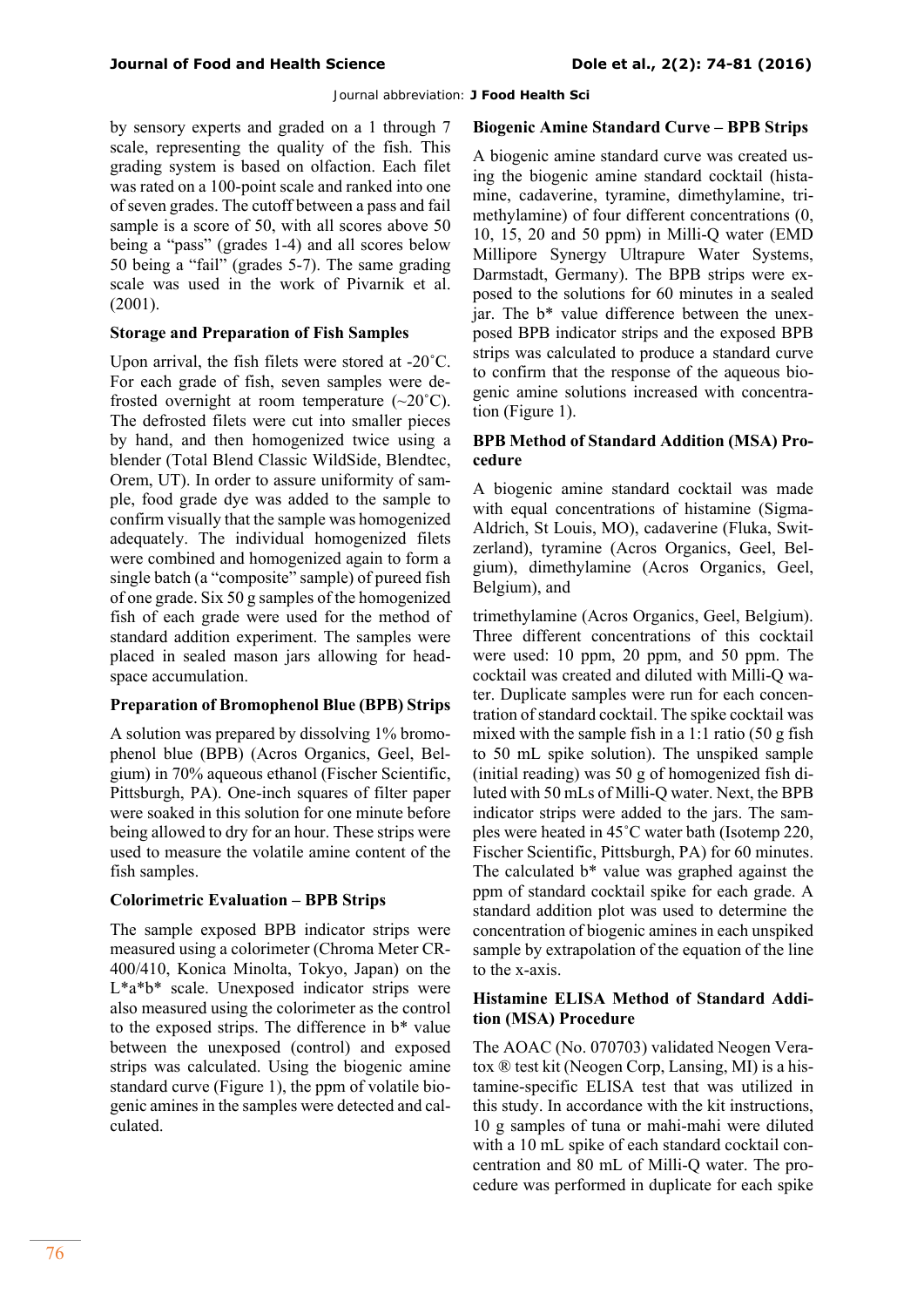concentration. The standard solutions provided with the Veratox ® kit and standard biogenic amines were used to construct separate standard curves. The concentration of histamine was calculated both by using the software provided by the manufacturer (Standard ELISA), and graphically using the equation of the line. The ELISA-MSA procedure using the equation of the line established the point where the line intersected the xaxis, thus giving the concentration of histamine in the unspiked sample. Unspiked samples (5 replications per grade) were also analyzed using the ELISA assay. The results of the ELISA assay given by the manufacturer software are reported to the third decimal place. Therefore, calculated histamine concentrations have four significant figures (Ebbing and Gammon, 1998).

#### **Results and Discussion**

Two standard curves were created for the biogenic amine cocktail. Figure 1 shows the standard curve for the cocktail using the BPB strip method. The b\* score is the difference between the b\* values of the unexposed and exposed strips. The b\* value of the colorimeter represents a scale from yellow to blue; the more yellow hue present, the more positive the b\* value, alternatively the more blue hue present, the more negative the b\* value. With higher amine concentration, the BPB strips become more blue and as a result the b\* difference score (difference between the unexposed and exposed strips) increases as the concentration of volatile biogenic amines increases. Figure 2 shows the standard curve for the cocktail using the ELISA kit. Table 1 shows a comparison between the actual histamine concentration as part of the biogenic amine cocktail and the experimentally

determined histamine values by the ELISA kit assay. This was done to observe if there was any cross-reactivity with the other biogenic amines present in the cocktail. It should be noted that the actual histamine ppm represents the one-fifth portion of the overall cocktail concentration that is histamine. Multiple studies have shown that there are no significant cross-reactivity issues with the Neogen kit (Lupo and Mozola, 2011; Hungerford and Hu, 2012). The results of this study are consistent with these previous conclusions.

When comparing Figures 1 and 2, the shapes of the two curves differ. Figure 2 shows a direct linear relationship between concentration of the cocktail and concentration of detected histamine. The graph in Figure 1 lacks this distinctive shape; and the response is possibly an exponential relationship. This could be due to a number of reasons. First is the quantitative limit for the colorimeter and the strips themselves (the ability to differentiate between two sets of values). As the concentration of the cocktail approaches 50 ppm, one of two situations is likely occurring: the strips have reacted completely and can no longer change to a more intense blue color or the colorimeter has reached its detector saturation limit for the b\* value (the ability to measure a very negative b\* value). Therefore, it may have been possible the colorimeter could not accurately measure the pronounced blue color produced by a higher volatile amine concentration. Dye impregnated membranes have previously been used to indicate freshness in other products (Kuswandi, 2013). This type of technology is established, but quantitation issues many have limited its application in this particular situation.

| <b>Cocktail Concentration</b><br>(ppm) | <b>Actual Histamine Concen-</b><br>tration (ppm) | <b>Experimentally Determined</b><br>Histamine - Standard<br>ELISA (ppm) |
|----------------------------------------|--------------------------------------------------|-------------------------------------------------------------------------|
|                                        |                                                  | 3.894                                                                   |
|                                        |                                                  | 5.496                                                                   |
| 20                                     |                                                  | 7.358                                                                   |
| 50                                     |                                                  | 15.91                                                                   |

**Table 1.** Expected vs. Actual Results of ELISA Cocktail Standard Curve.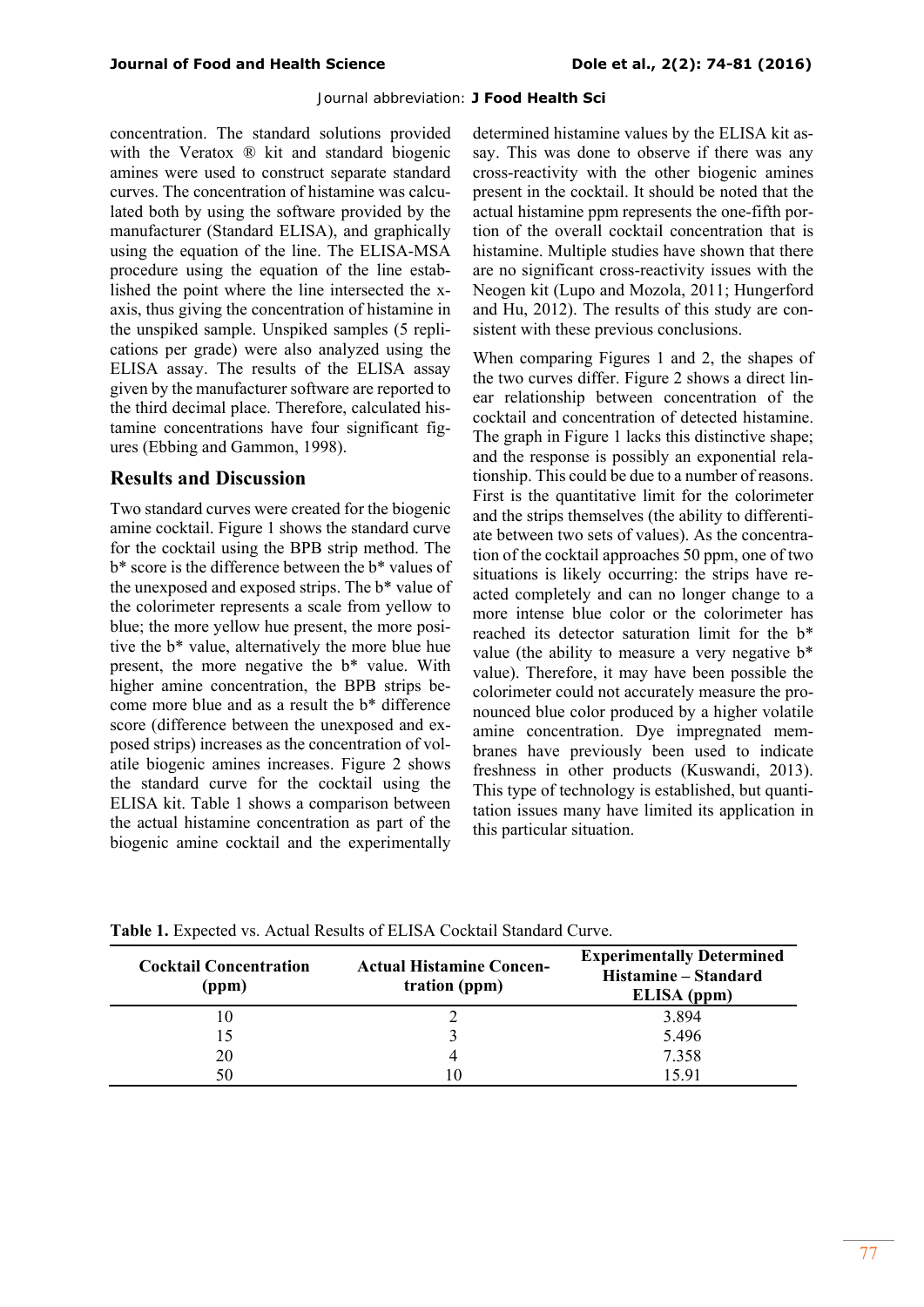|       | ັ                                                              |                                         |                                              |
|-------|----------------------------------------------------------------|-----------------------------------------|----------------------------------------------|
| Grade | <b>Volatile Biogenic</b><br>Amines $(ppm)$ –<br><b>BPB-MSA</b> | Histamine $(ppm)$ –<br><b>ELISA-MSA</b> | Histamine $(ppm)$ –<br><b>Standard ELISA</b> |
| $M-1$ | 35.17                                                          | 3.389                                   | $8.399 \pm 2.9$                              |
| $M-2$ | 34.67                                                          | 0.4086                                  | $0.65 \pm 0.20$                              |
| $M-3$ | 81.49                                                          | 0.7989                                  | $3.690 \pm 1.5$                              |
| $M-4$ | 41.83                                                          | 0.3830                                  | $1.261 \pm 0.23$                             |
| $M-5$ | 33.53                                                          | 0.9583                                  | $1.438 \pm 0.32$                             |
| $M-7$ | 99.05                                                          | 24.21                                   | $155.3 \pm 20$                               |

| Table 2. Mahi-Mahi Volatile Biogenic Amine and Histamine Results. |  |  |  |
|-------------------------------------------------------------------|--|--|--|
|                                                                   |  |  |  |

\* ± Standard error (SE) is reported only for the Standard ELISA procedure since an MSA procedure does not permit the computation of SE.

| Table 3. Tuna Volatile Biogenic Amine and Histamine Results. |  |  |  |
|--------------------------------------------------------------|--|--|--|
|                                                              |  |  |  |

| Grade | <b>Volatile Biogenic</b><br>Amines $(ppm)$ –<br><b>BPB-MSA</b> | Histamine $(ppm)$ –<br><b>ELISA-MSA</b> | Histamine $(ppm)$ –<br><b>Standard ELISA</b> |
|-------|----------------------------------------------------------------|-----------------------------------------|----------------------------------------------|
| $T-1$ | 25.37                                                          | 0.0867                                  | $0.2362 \pm 0.072$                           |
| $T-2$ | 256.0                                                          | 0.0130                                  | $0.1329 \pm 0.13$                            |
| $T-3$ | 58.60                                                          | 0.0663                                  | $0.789 \pm 0.27$                             |
| $T-4$ | 111.0                                                          | 0.0753                                  | $0 \pm 0.0$                                  |
| $T-5$ | 194.6                                                          | 5.239                                   | $81.99 \pm 28$                               |
| T-6   | 44.50                                                          | 5.090                                   | $197.7 \pm 71$                               |
| $T-7$ | 27.10                                                          | 0.5320                                  | $36.09 \pm 6.8$                              |

 $*$   $\pm$  Standard error (SE) is reported only for the Standard ELISA procedure since an MSA procedure does not permit the computation of SE.



**Figure 1.** Biogenic Amine Cocktail Standard Curve – BPB Strips.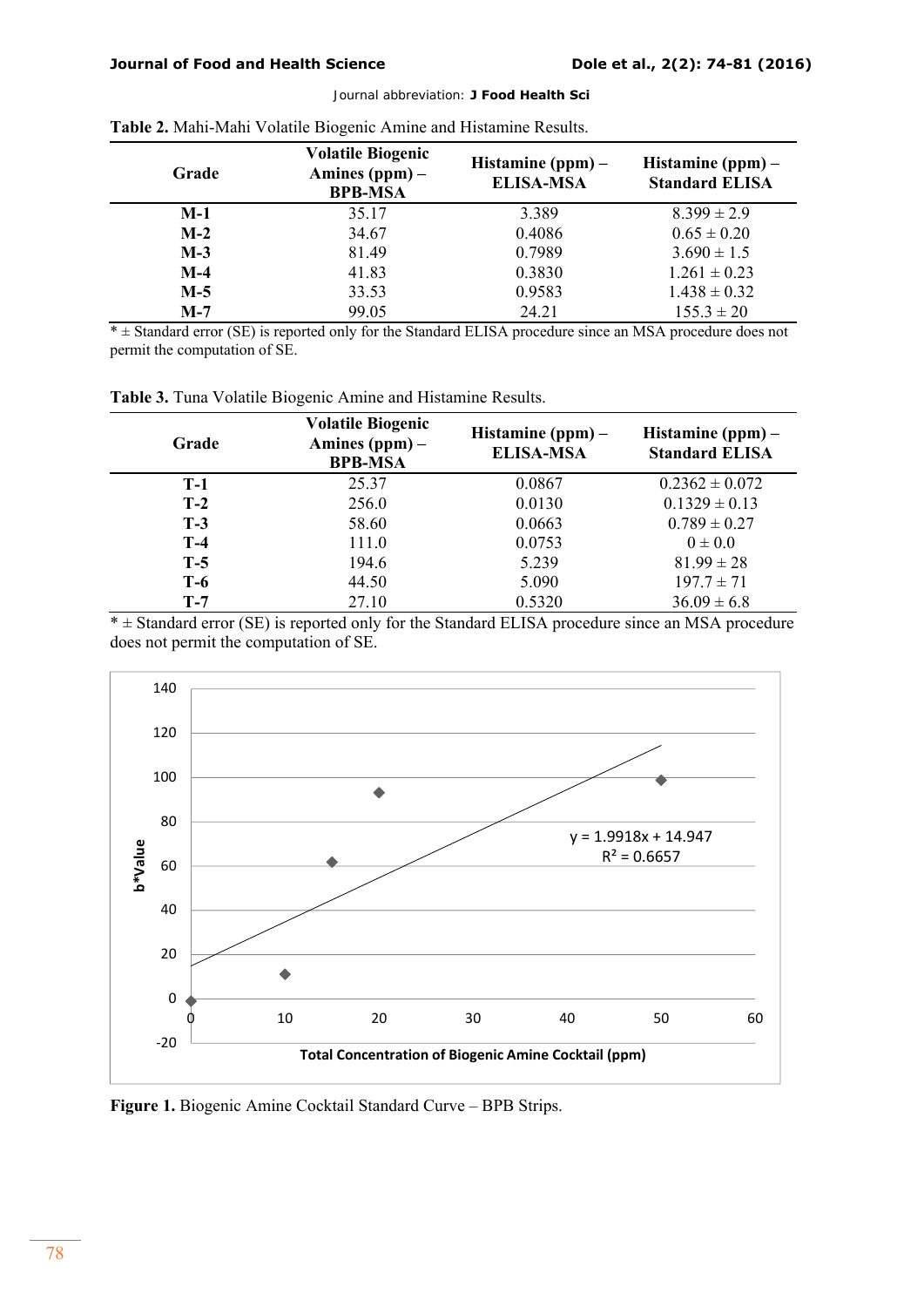

Journal abbreviation: **J Food Health Sci** 

**Figure 2.** Biogenic Amine Cocktail Standard Curve – ELISA Assay.

The class and phase of analyte being measured can account for these differences. The BPB strips measure gas phase biogenic amines while the ELISA kit measures liquid phase histamine. Ashie (1996) showed that a number of compounds, including trimethylamine, make up the volatile aroma mixture given off by fish. This is part of the reason why the standard cocktail used in this study contains more than just histamine and why the strips can be considered a non-specific assay. Because the grading of the fish is performed via olfactory detection, multiple volatile compounds were needed to best formulate a legitimate spiking solution. The ELISA assay, however, measures a specific compound, rather than a class of compounds. The phase of detection of this assay also could impact its effectiveness in this situation. Rather than the analyte being driven off by heat, as is the case with the BPB strip method, the histamine is directly extracted in the liquid phase from the fish, yielding a more direct means of detection.

The differences in the target analyte and detection method are likely responsible for the difference in the two standard curves when comparing the two assays. Given the nature of the MSA methodology, linearity of the graph is important for providing an accurate calculation of given analyte. When comparing the two assays, BPB strips and ELISA, the ELISA assay produced a curve with better linearity and better curve fit (Figures 1  $\&$  2). This is

likely due to the nature of the assay as discussed above and how it more accurately measures a specific compound (histamine) versus a class of compounds.

For the majority of the ELISA-MSA graphs used to calculate the histamine content in the unspiked samples, the linearity was ideal. Any poor linearity for the ELISA graphs may be due to the limit of quantitation with the Neogen assay. As the grades of samples approached the "fail" range, extra dilution steps were necessary to bring the sample back within the ideal detection range for histamine (2-40 ppm). The kit is more reliable within the manufacturer specified detection range; any samples analyzed that exceed this range (despite further dilution) are more likely to be inaccurately measured.

Graph linearity and the limit of quantitation of the assays need to be taken into account when analyzing the calculated ELISA-MSA values in the right hand columns of Tables 2 and 3. The more accurately calculated concentrations are for Grades 1- 5 in Table 2 given the linearity of the graphs that were produced. Similarly, the calculated values in Table 3 are also likely more accurate for the "pass" grades. This trend for both mahi-mahi and tuna samples demonstrates the limit for quantitation for the ELISA assay.

In Table 3, we see an anomaly with the Grade 7 tuna: it has a much lower calculated histamine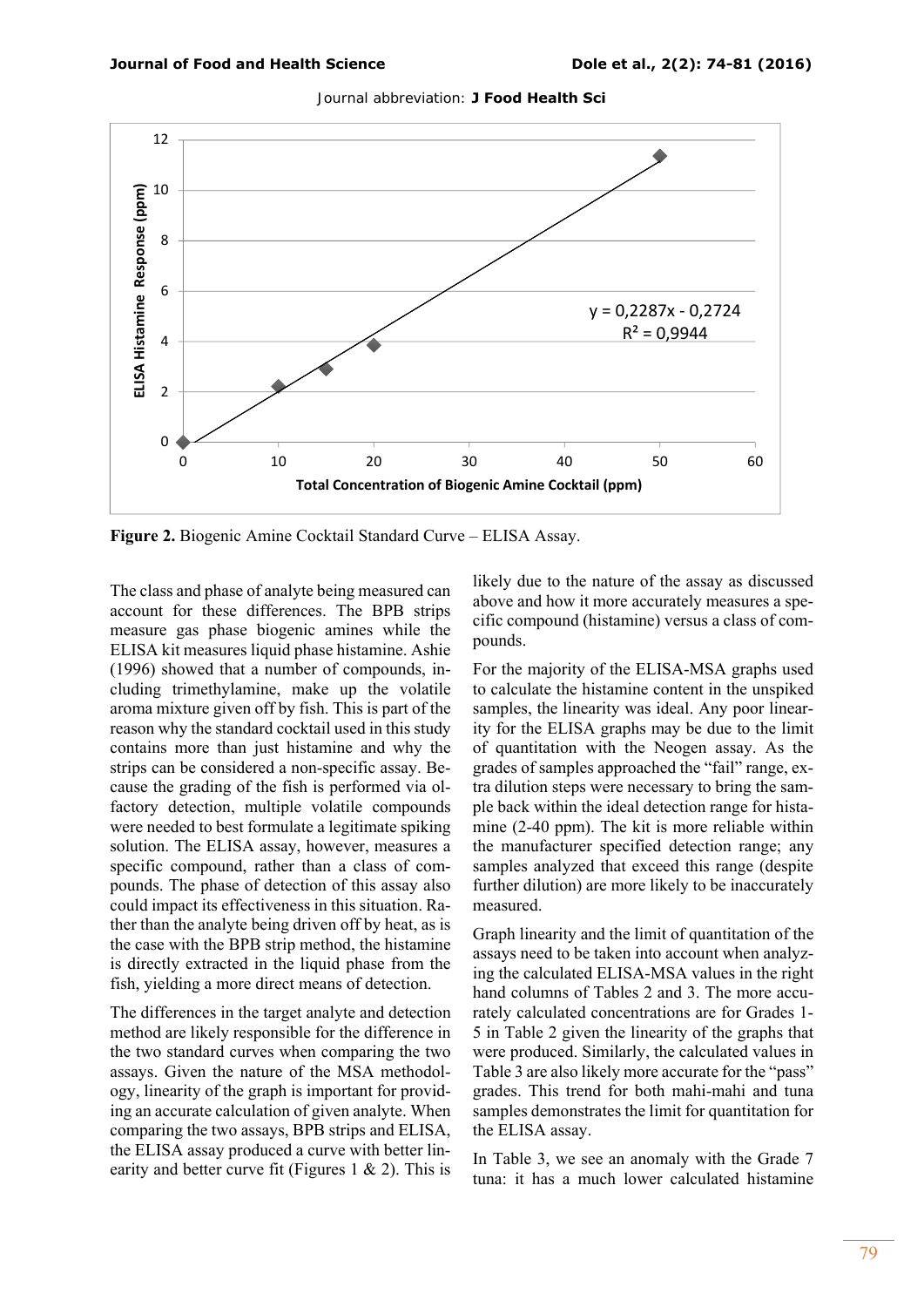concentration than the other two "fail" grades (Grades 5 and 6). This could be caused by an initial concentration that exceeded the detection range of the assay. The Grade 7 tuna samples underwent 3 extra dilutions to put it in the range of quantitation, more than any other sample grade. The limit of quantitation may explain the trend shown in Table 3. As for Table 2, Grade 1 of the mahi-mahi has higher histamine concentration than any other grades excluding Grade 7.

Both Tables 2 and 3 show the results of the ELISA-MSA and standard ELISA procedures. When comparing the standard ELISA values to the ELISA-MSA values, most of the standard ELISA values are higher than those found in the ELISA-MSA procedure. This may be attributed to the methodology of how the ELISA-MSA (spiked) concentrations were calculated and demonstrates why linearity is a major factor in producing accurate results with the MSA assay.

Overall, with both ELISA assays, greater histamine concentrations are seen in lower quality samples (e.g. Grades 5, 6 and 7) as expected. In comparison, there is no true trend with the BPB-MSA data. Lack of a linear increase of analyte as spoilage increases may be attributed to the poor linearity of the graphs used to calculate the volatile biogenic amine contents, which relates back to the overall matrix effect. Others have reported the less linear the MSA graph is, the stronger the effect of the matrix or other interfering compounds that inhibit the selectivity of the matrix (Saxberg, 1979). When comparing the different natures of the two assays and the results derived from them, it can be deduced that the matrix effect is much more prominent for gaseous phase (volatile) compounds than liquid phase compounds.

The BPB-MSA results may be explained due to the nature of volatile compounds: volatile compounds tend to be lipophilic (lack hydrophobicity) and therefore more likely to be bound in the flesh than present in the gas phase (Druaux and Voilley, 1997). Comparing the MSA and ELISA methodologies demonstrates this principle. The data for the ELISA (liquid-phase) assay followed more of an expected pattern than for the BPB strips (gaseous-phase assay) likely due to the fact that there was more of the histamine present in the flesh (histamine is non-volatile), not bound by protein (histamine is formed from unbound histidine) and present mostly in the lipid portion of the fish. The results reported by Lerke (1978) demonstrated that histamine is found in highest concentrations in the

lipid portion near the gut cavity. Both free histidine and histamine is found in greater concentration in the fattier red muscle tissue (Hultin, 1984; Lukton and Olcott, 1958; Takagi et al., 1969). A major concern as fish spoil is protease breakdown, which leads to muscle softening (Hultin, 1984). Bacterial spoilage both directly causes formation of histamine (Yamanaka, 1982) while also indirectly breaking down protein through the formation of trimethylamine oxide (Hultin, 1984). The bacterial breakdown of the protein portion of the fish by the protein creates a positive feedback loop as it provides an ideal environment for further microbiological growth (Lerke, 1967). The breakdown of the flesh through spoilage, and release of biogenic amines that results, likely overwhelms the BPB assay and leads to poor results for lower quality (higher grade) samples.

# **Conclusion**

The ELISA-MSA results demonstrated an increase in histamine content as the quality of either tuna or mahi-mahi decreased. A comparison of the two assays (BPB strips and ELISA) showed that the matrix effect was much stronger for volatile compounds than aqueous compounds. The lipophilic nature of aromatic compounds helps partially account for the discrepancy between the results of the two MSA assays. The ELISA assay seemed to be better adept at extracting and detecting the desired compounds, it provided a more accurate representation of the trend in the fish samples; that is, histamine increases as quality decreases. Given these conclusions, the sensory grading system does represent what it intends to: a higher quality fish being safer to consume. However, the fact that these grades are based upon an orthonasal panel draws into question how accurate orthonasal measurement is for fish when there seems to be such a strong matrix effect with the volatile compounds. Further research should determine what proportion of volatile spoilage indicators (biogenic amines in this case) are present in the liquid and gaseous phase at each grade to assure that grading accurately reflects the safety of the product.

# **References**

- Ahmed, F.E. (1991). Naturally occurring fish and shellfish poisons. *National Academy Press*, 87,110.
- Altaki, M.S., Santos, FJ. & Galceran, MT. (2007). Analysis of furan in foods by headspace